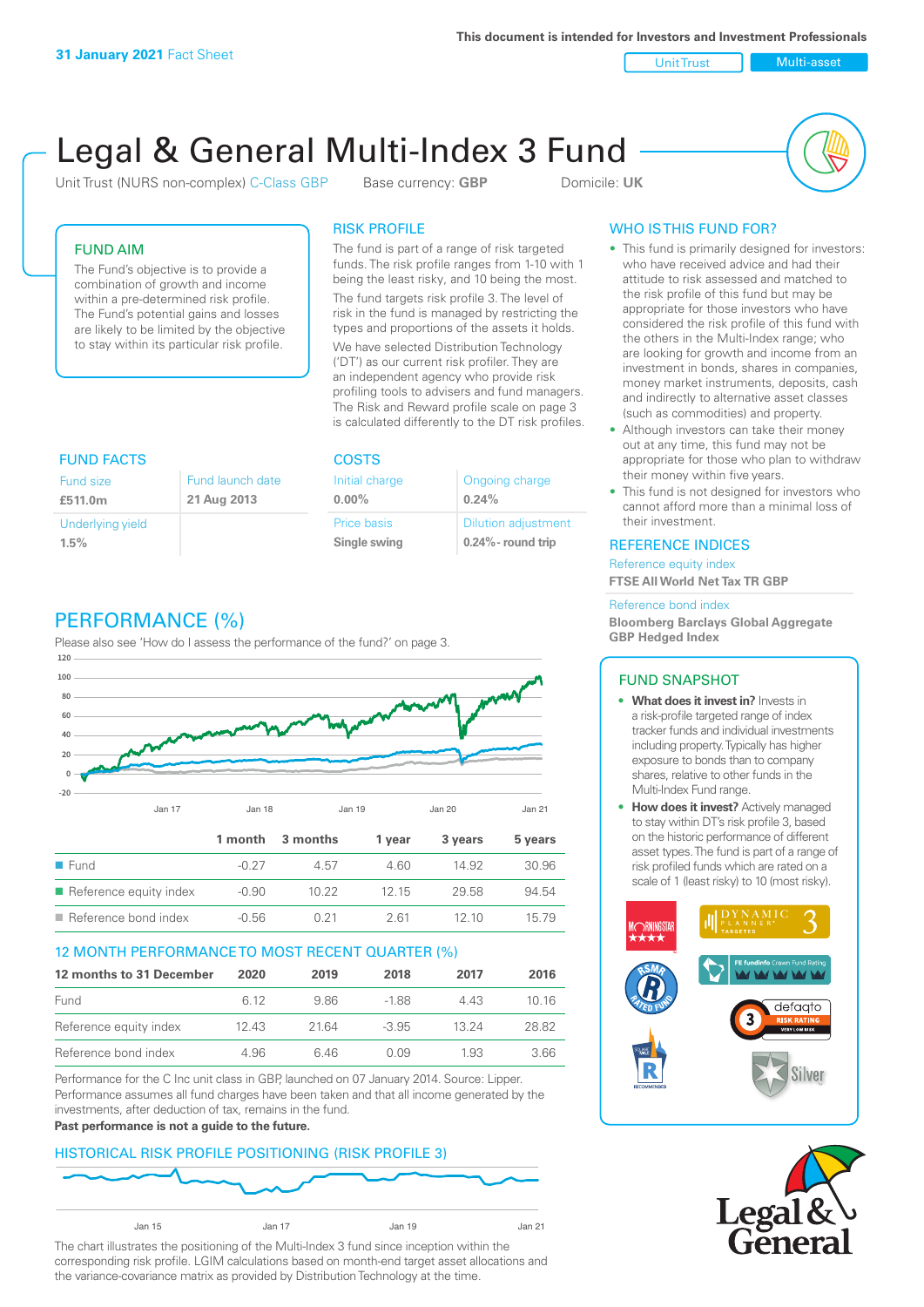# Legal & General Multi-Index 3 Fund

Unit Trust (NURS non-complex) C-Class GBP

# PORTFOLIO BREAKDOWN

All data source LGIM unless otherwise stated. Totals may not sum due to rounding.





### FUND MANAGERS

The fund managers have responsibility for managing the multi-index fund range. They are part of the Multi-Asset Funds (MAF) team in LGIM. This team focuses on designing and managing multi-asset funds that are tailored to match the specific objectives of various client types. The team sits within a wider Asset Allocation team which combines both depth of experience with a broad range of expertise from different fields, including fund management, investment consulting and risk management roles.

# TOP 10 HOLDINGS (%)

| L&G Sterling Corporate Bond Index Fund                 | 12.0 |
|--------------------------------------------------------|------|
| Cash                                                   | 10.8 |
| L&G Global Inflation Linked Bond Index Fund            | 9.0  |
| L&G All Stocks Gilt Index Trust                        | 7.0  |
| <b>LGIM Global Corporate Bond Fund</b>                 | 7.0  |
| L&G US Index Trust                                     | 5.8  |
| <b>L&amp;G UK Index Trust</b>                          | 4.0  |
| L&G Japan Index Trust                                  | 3.5  |
| L&G High Income Trust                                  | 3.5  |
| L&G Emerging Markets Government Bond (US\$) Index Fund | 2.5  |